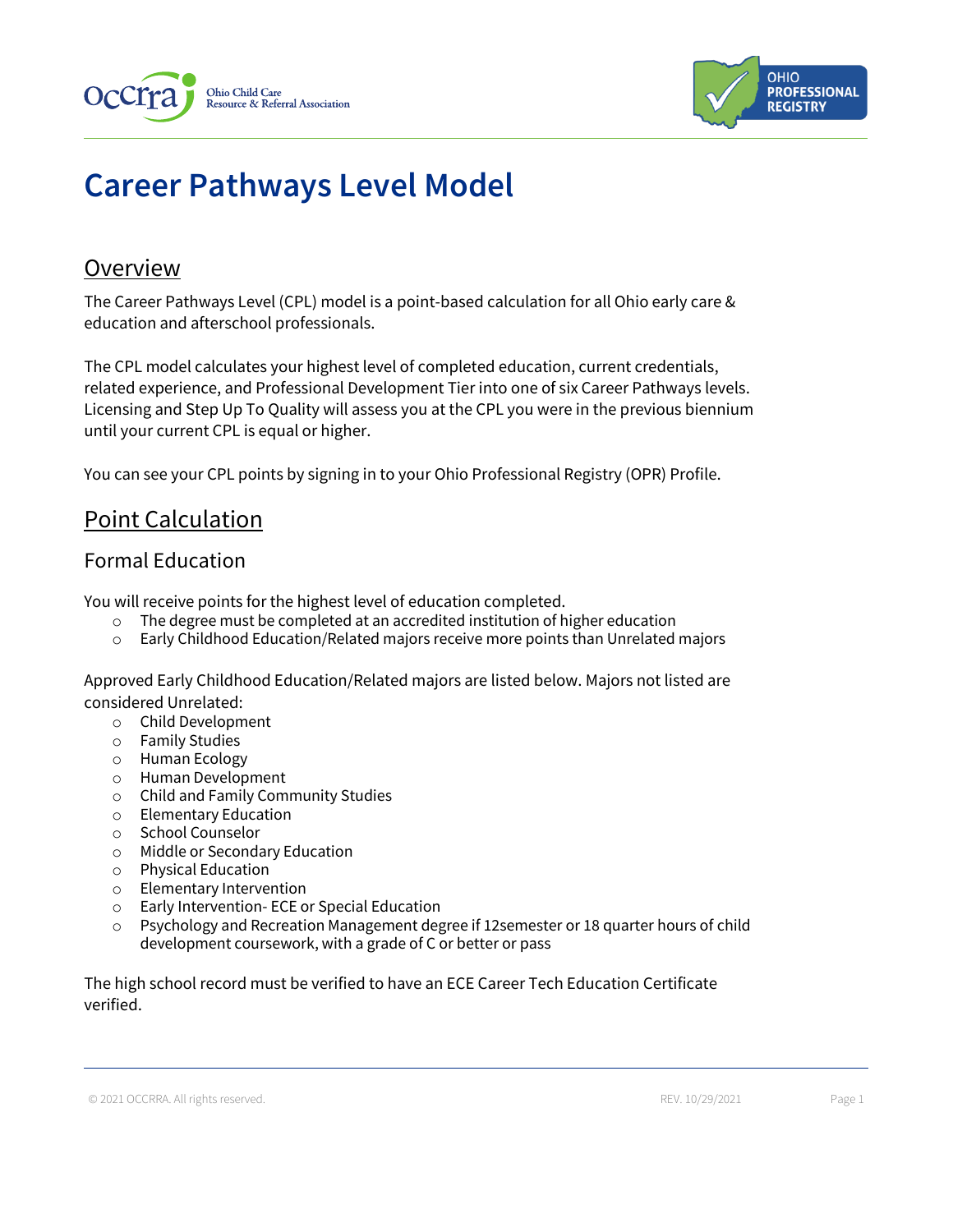

## **Credentials**

You will receive points for a credential if both of the following are true:

- o It is on the approved list
- o It is current

Your credential's awarded points will subtract from your verified CPL points when the credential expires. You need to upload your newest credential document to keep its points.

A high school record must be verified to have a CDA verified.

#### Experience

You will receive one point towards your CPL for a full year of early childhood employment. Less than a year of early childhood employment will award a prorated amount.

Early childhood employment is defined as:

- $\circ$  Direct work and field experiences with young children birth to 13 (You must be at least 18 years of age when completing the work or field experience, unless you were enrolled in an Early Childhood JVS/Career Technical Education course of study at the time of completion)
- o Supervision, leadership, or management of programs
- o Program coordination, development, or regulation
- o Training, instruction, or technical assistance of programs
- o Evaluation or research in the field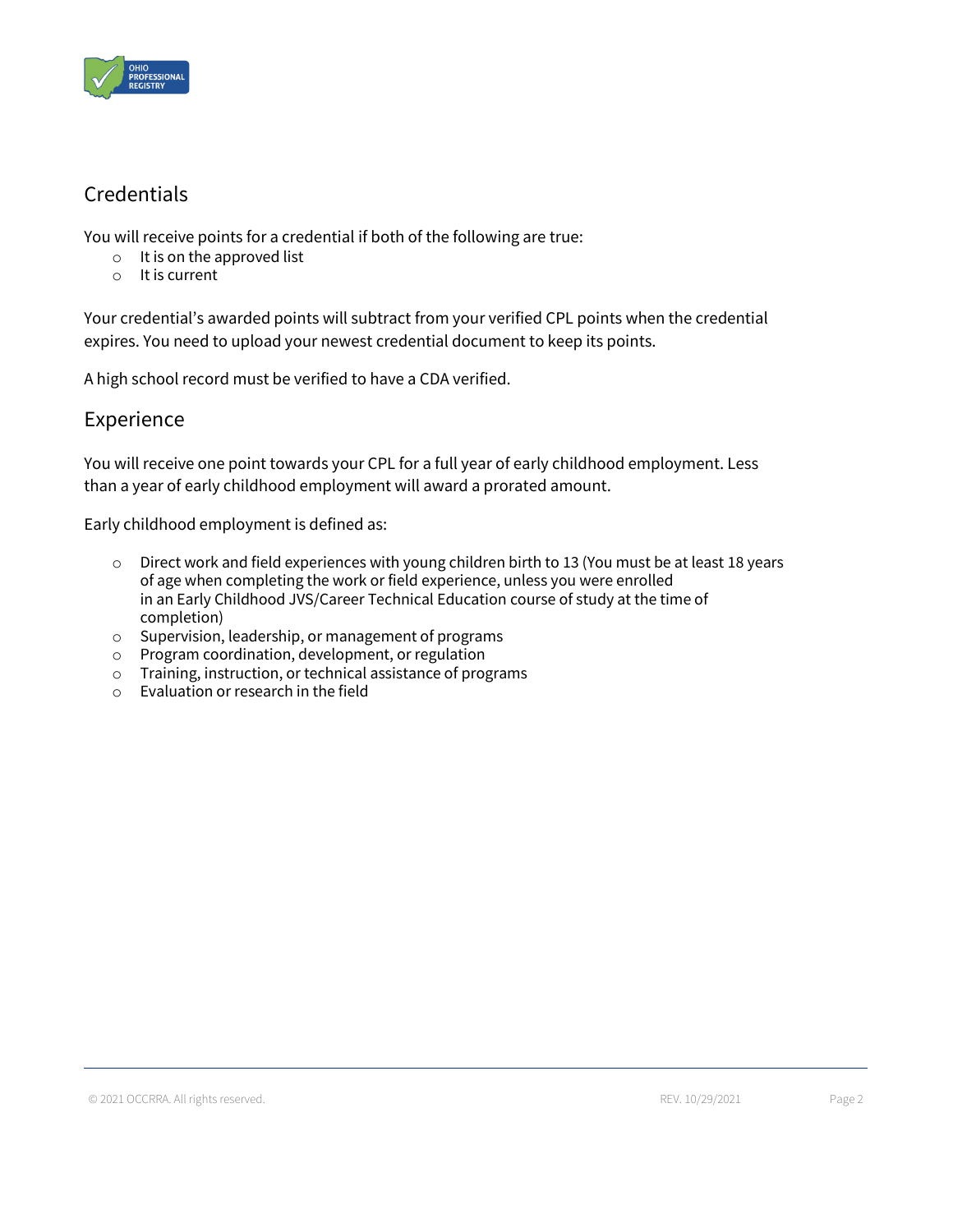

## Professional Development - Ohio Approved (OA) Training

You will receive points for reaching a Tier 1, Tier 2, or Tier 3 on your Professional Development Certificate. If you complete more OA training hours after reaching a Tier 3, each OA hour will give you .5 point towards your CPL.

If you completed ECE/Related college coursework at an accredited university the courses may apply to your PD Certificate if your:

- o Course/s were ECE/Related
- o Course/s were completed in the current biennium
- o Grade is a C or higher

You need to submit an official transcript for review of related coursework. One Semester hour of college coursework is equivalent to 15 hours of OA training. One Quarter hour of college coursework is equivalent to 10 hours of OA training.

#### Appeals Process

You may appeal your CPL Level or if your application for a Home Visitor, Service Coordinator, Early Child Mental Health, or Ohio Administrator Credential was denied.

Send an email to appeals@occrra.org and include your Name, OPIN, and additional education, training, credentials, or documentation to support your appeal. Your appeal will be reviewed by the Ohio Professional Registry Director, along with the applicable state agency representative. They will reply to you within 10 business days.

You can file a formal appeal to the OPR Registry Advisory Committee if you disagree with the appeal decision or the verification of the documents you submitted for the appeal. You can send an email to appeals@occrra.org, and the OPR Registry Advisory Committee will follow the specific state agency appeal guidelines.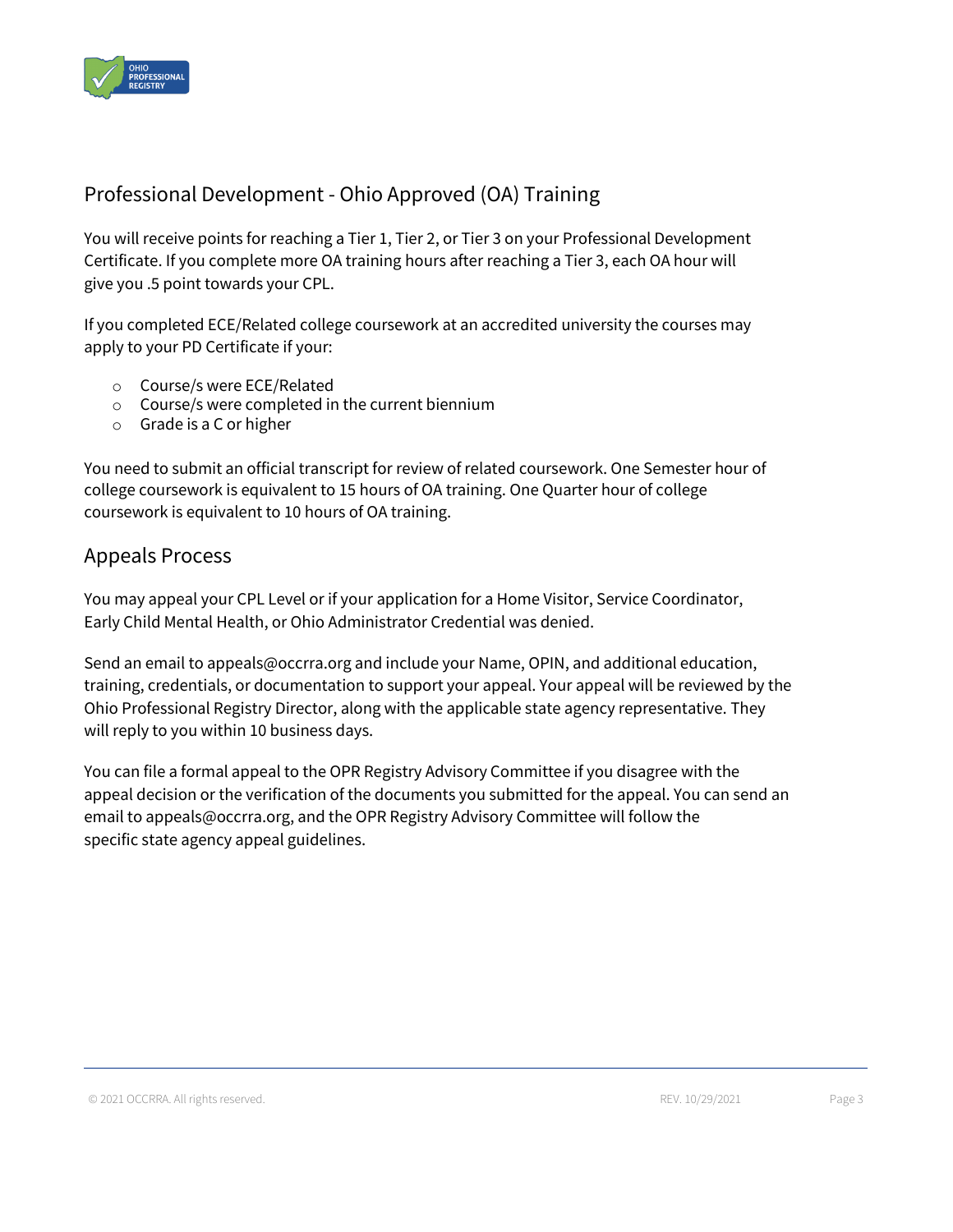

| Career<br>Pathway<br>Level | <b>Points From</b> | <b>Points To</b> | <b>Additional</b><br><b>Education</b><br>Requirement |
|----------------------------|--------------------|------------------|------------------------------------------------------|
|                            | $\mathbf{0}$       | 24               | No                                                   |
| Ш                          | 25                 | 49               | No                                                   |
| Ш                          | 50                 | 74               | Yes                                                  |
| IV                         | 75                 | 99               | Yes                                                  |
| V                          | 100                | 124              | Yes                                                  |
| VI                         | $125+$             |                  | Yes                                                  |

#### Career Pathway Level (CPL) Point and Education Requirements

#### You must meet the following point and education requirement to be higher than a CPL II.

For a CPL III - V you must have the points shown in the chart above and meet an education requirement:

- o Verified current CDA and high school or
- o Verified Early Childhood Education/Related Degree or
- o Verified Unrelated Degree PLUS PD Certificate Tier1

For a CPL VI you must have at least 125 CPL points and a Bachelor's degree or higher in an Early Childhood Education/Related degree.